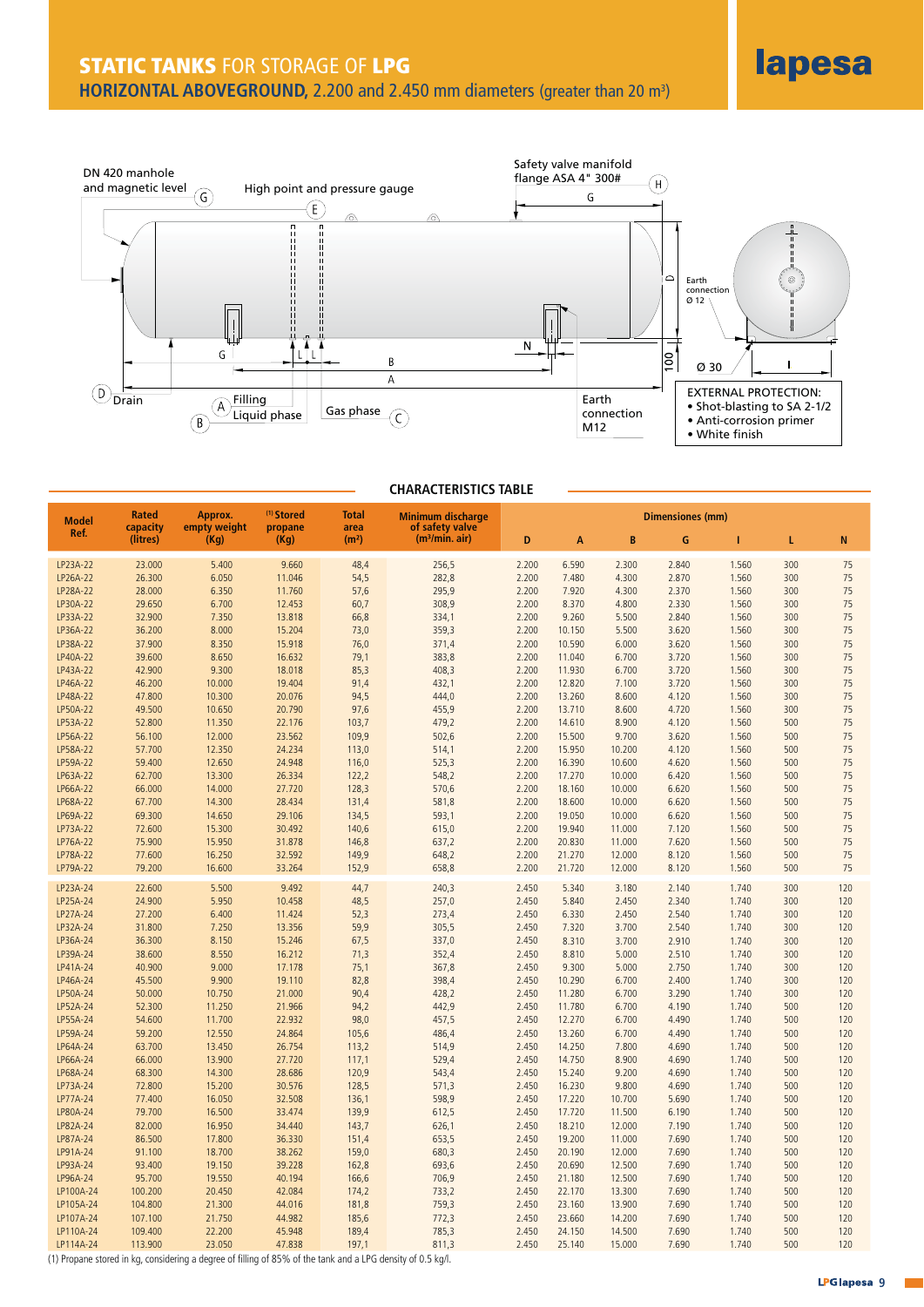lapesa

# **STATIC TANKS** FOR STORAGE OF **LPG** HORIZONTAL UNDERGROUND 2.200 and 2.450 mm diameters (greater than 20 m<sup>3</sup>)



These models have two inspection chambers: one for the set of service valves and another for the safety valve manifold, as well as for the manhole. Optionally they can be supplied with a single inspection chamber (centred valving). The inspection chambers are supplied unassembled. Outlets and valves: see page 16.

| <b>Model</b>         | Rated                | Approx.              | <sup>(1)</sup> Stored | <b>Total area</b> | <b>Minimum discharge</b>                      |                | <b>Dimensions (mm)</b> |                  |                |                |                |            |                |  |
|----------------------|----------------------|----------------------|-----------------------|-------------------|-----------------------------------------------|----------------|------------------------|------------------|----------------|----------------|----------------|------------|----------------|--|
| Ref.                 | capacity<br>(litres) | empty<br>weight (Kg) | propane<br>(Kq)       | (m <sup>2</sup> ) | of safety valve<br>(m <sup>3</sup> /min. air) | D              | A                      | B                | F              | т              | K              | N          | P              |  |
| LP23E-22             | 23.000               | 5.450                | 9.660                 | 48,4              | 179,6                                         | 2.200          | 6.590                  | 2.300            | 1.070          | 1.560          | 2.780          | 75         | 1.525          |  |
| LP26E-22             | 26.300               | 6.100                | 11.046                | 54,5              | 197,9                                         | 2.200          | 7.480                  | 4.300            | 1.470          | 1.560          | 2.780          | 75         | 1.925          |  |
| LP28E-22             | 28,000               | 6.400                | 11.760                | 57,6              | 207,1                                         | 2.200          | 7.920                  | 4.300            | 1.720          | 1.560          | 2.780          | 75         | 2.175          |  |
| LP30E-22             | 29.650               | 6.750                | 12.453                | 60,7              | 216,2                                         | 2.200          | 8.370                  | 4.800            | 1.620          | 1.560          | 2.780          | 75         | 2.075          |  |
| LP33E-22             | 32.900               | 7.400                | 13.818                | 66,8              | 233,9                                         | 2.200          | 9.260                  | 5.500            | 2.170          | 1.560          | 2.780          | 75         | 2.625          |  |
| LP36E-22             | 36.200               | 8.050                | 15.204                | 73,0              | 251,5                                         | 2.200          | 10.150                 | 5.500            | 2.170          | 1.560          | 2.780          | 75         | 2.625          |  |
| LP38E-22             | 37.900               | 8.400                | 15.918                | 76,0              | 260,0                                         | 2.200          | 10.590                 | 6.000            | 2.170          | 1.560          | 2.780          | 75         | 2.625          |  |
| LP40E-22             | 39.600               | 8.700                | 16.632                | 79,1              | 268,6                                         | 2.200          | 11.040                 | 6.700            | 2.170          | 1.560          | 2.780          | 75         | 2.625          |  |
| LP43E-22             | 42.900               | 9.350                | 18.018                | 85,3              | 285,8                                         | 2.200          | 11.930                 | 6.700            | 3.670          | 1.560          | 2.780          | 75         | 4.125          |  |
| LP46E-22             | 46.200               | 10.000               | 19.404                | 91,4              | 302,4                                         | 2.200          | 12.820                 | 7.100            | 4.170          | 1.560          | 2.780          | 75         | 4.625          |  |
| LP48E-22             | 47.800               | 10.350               | 20.076                | 94,5              | 310,8                                         | 2.200          | 13.260                 | 8.600            | 4.170          | 1.560          | 2.780          | 75         | 4.625          |  |
| LP50E-22             | 49.500               | 10.700               | 20.790                | 97,6              | 319,2                                         | 2.200          | 13.710                 | 8.600            | 4.170          | 1.560          | 2.780          | 75         | 4.625          |  |
| LP53E-22             | 52.800               | 11.400               | 22.176                | 103,7             | 335,4                                         | 2.200          | 14.610                 | 8.900            | 4.870          | 1.560          | 2.780          | 75         | 5.325          |  |
| LP56E-22             | 56.100               | 12.050               | 23.562                | 109,9             | 351,8                                         | 2.200          | 15.500                 | 9.700            | 4.870          | 1.560          | 2.780          | 75         | 5.325          |  |
| LP58E-22<br>LP59E-22 | 57.700<br>59.400     | 12.350<br>12.700     | 24.234<br>24.948      | 113,0<br>116,0    | 359,9<br>367,7                                | 2.200<br>2.200 | 15.950<br>16.390       | 10.200<br>10.600 | 4.870<br>4.870 | 1.560<br>1.560 | 2.780<br>2.780 | 75<br>75   | 5.325<br>5.325 |  |
| LP63E-22             | 62.700               | 13.350               | 26.334                | 122,2             | 383,8                                         | 2.200          | 12.270                 | 10.000           | 4.870          | 1.560          | 2.780          | 75         | 5.325          |  |
| LP66E-22             | 66.000               | 14.050               | 27.720                | 128,3             | 399,4                                         | 2.200          | 18.160                 | 10.000           | 4.870          | 1.560          | 2.780          | 75         | 5.325          |  |
| LP68E-22             | 67.700               | 14.350               | 28.434                | 131,4             | 407,3                                         | 2.200          | 18.600                 | 10.000           | 4.870          | 1.560          | 2.780          | 75         | 5.325          |  |
| LP69E-22             | 69.300               | 14.700               | 29.106                | 134,5             | 415,2                                         | 2.200          | 19.050                 | 10.000           | 4.870          | 1.560          | 2.780          | 75         | 5.325          |  |
| LP73E-22             | 72.600               | 15.350               | 30.492                | 140,6             | 430,5                                         | 2.200          | 19.940                 | 10.000           | 4.870          | 1.560          | 2.780          | 75         | 5.325          |  |
| LP76E-22             | 75.900               | 16.000               | 31.878                | 146,8             | 446,0                                         | 2.200          | 20.830                 | 10.000           | 4.870          | 1.560          | 2.780          | 75         | 5.325          |  |
| LP78E-22             | 77.600               | 16.300               | 32.592                | 149,9             | 453,5                                         | 2.200          | 21.270                 | 10.000           | 4.870          | 1.560          | 2.780          | 75         | 5.325          |  |
| LP79E-22             | 79.200               | 16.650               | 33.264                | 152,9             | 461,2                                         | 2.200          | 21.720                 | 10.000           | 4.870          | 1.560          | 2.780          | 75         | 5.325          |  |
| LP23E-24             | 22.600               | 5.600                | 9.492                 | 44,7              | 168,2                                         | 2.450          | 5.340                  | 3.180            | 860            | 1.740          | 3.035          | 120        | 1.315          |  |
| LP25E-24             | 24.900               | 6.050                | 10.458                | 48,5              | 179,9                                         | 2.450          | 5.840                  | 2.450            | 880            | 1.740          | 3.035          | 120        | 1.335          |  |
| LP27E-24             | 27.200               | 6.450                | 11.424                | 52,3              | 191,4                                         | 2.450          | 6.330                  | 2.450            | 1.090          | 1.740          | 3.035          | 120        | 1.545          |  |
| LP32E-24<br>LP36E-24 | 31.800<br>36.300     | 7.350<br>8.200       | 13.356<br>15.246      | 59,9<br>67,5      | 213,9<br>235,9                                | 2.450<br>2.450 | 7.320<br>8.310         | 3.700<br>3.700   | 1.590<br>2.090 | 1.740<br>1.740 | 3.035<br>3.035 | 120<br>120 | 2.045<br>2.545 |  |
| LP39E-24             | 38.600               | 8.650                | 16.212                | 71,3              | 246,7                                         | 2.450          | 8.810                  | 5.000            | 2.340          | 1.740          | 3.035          | 120        | 2.795          |  |
| LP41E-24             | 40.900               | 9.100                | 17.178                | 75,1              | 257,4                                         | 2.450          | 9.300                  | 5.000            | 2.590          | 1.740          | 3.035          | 120        | 3.045          |  |
| LP46E-24             | 45.500               | 9.950                | 19.110                | 82,8              | 278,9                                         | 2.450          | 10.290                 | 6.700            | 2.590          | 1.740          | 3.035          | 120        | 3.045          |  |
| LP50E-24             | 50.000               | 10.850               | 21.000                | 90,4              | 299,7                                         | 2.450          | 11.280                 | 6.700            | 2.590          | 1.740          | 3.035          | 120        | 3.045          |  |
| LP52E-24             | 52,300               | 11.300               | 21.966                | 94,2              | 310,0                                         | 2.450          | 11.780                 | 6.700            | 3.840          | 1.740          | 3.035          | 120        | 4.295          |  |
| LP55E-24             | 54.600               | 11.750               | 22.932                | 98,0              | 320,2                                         | 2.450          | 12.270                 | 6.700            | 4.040          | 1.740          | 3.035          | 120        | 4.495          |  |
| LP59E-24             | 59.200               | 12.650               | 24.864                | 105,6             | 340,5                                         | 2.450          | 13.260                 | 6.700            | 4.540          | 1.740          | 3.035          | 120        | 4.995          |  |
| LP64E-24             | 63.700               | 13.500               | 26.754                | 113,2             | 360,4                                         | 2.450          | 14.250                 | 7.800            | 4.540          | 1.740          | 3.035          | 120        | 4.995          |  |
| LP66E-24             | 66.000               | 13.950               | 27.720                | 117,1             | 370,6                                         | 2.450          | 14.750                 | 8.900            | 4.540          | 1.740          | 3.035          | 120        | 4.995          |  |
| LP68E-24             | 68.300               | 14.350               | 28.686                | 120,9             | 380,4                                         | 2.450          | 15.240                 | 9.200            | 4.540          | 1.740          | 3.035          | 120        | 4.995          |  |
| LP73E-24             | 72.800               | 15.250               | 30.576                | 128,5             | 399,9                                         | 2.450          | 16.230                 | 9.800            | 4.540          | 1.740          | 3.035          | 120        | 4.995          |  |
| LP77E-24<br>LP80E-24 | 77.400<br>79.700     | 16.100<br>16.550     | 32.508<br>33.474      | 136,1             | 419,2                                         | 2.450<br>2.450 | 17.220<br>17.720       | 10.700           | 4.540          | 1.740<br>1.740 | 3.035<br>3.035 | 120<br>120 | 4.995<br>4.995 |  |
| LP82E-24             | 82.000               | 17.000               | 34.440                | 139,9<br>143,7    | 428,8<br>438,3                                | 2.450          | 18.210                 | 11.500<br>12.000 | 4.540<br>4.540 | 1.740          | 3.035          | 120        | 4.995          |  |
| LP87E-24             | 86.500               | 17.850               | 36.330                | 151,4             | 457,5                                         | 2.450          | 19.200                 | 11.000           | 4.540          | 1.740          | 3.035          | 120        | 4.995          |  |
| LP91E-24             | 91.100               | 18.750               | 38.262                | 159,0             | 476,2                                         | 2.450          | 20.190                 | 12.000           | 4.540          | 1.740          | 3.035          | 120        | 4.995          |  |
| LP93E-24             | 93.400               | 19.200               | 39.228                | 162,8             | 485,5                                         | 2.450          | 20.690                 | 12.500           | 4.540          | 1.740          | 3.035          | 120        | 4.995          |  |
| LP96E-24             | 95.700               | 19.600               | 40.194                | 166,6             | 494,8                                         | 2.450          | 21.180                 | 12.500           | 4.540          | 1.740          | 3.035          | 120        | 4.995          |  |
| LP100E-24            | 100.200              | 20.500               | 42.084                | 174,2             | 513,2                                         | 2.450          | 22.170                 | 13.300           | 4.540          | 1.740          | 3.035          | 120        | 4.995          |  |
| LP105E-24            | 104.800              | 21.350               | 44.016                | 181,8             | 531,5                                         | 2.450          | 23,160                 | 13.900           | 4.540          | 1.740          | 3.035          | 120        | 4.995          |  |
| LP107E-24            | 107.100              | 21.800               | 44.982                | 185,6             | 540,6                                         | 2.450          | 23.660                 | 14.200           | 4.540          | 1.740          | 3.035          | 120        | 4.995          |  |
| LP110E-24            | 109.400              | 22.250               | 45.948                | 189,4             | 549,7                                         | 2.450          | 24.150                 | 14.500           | 4.540          | 1.740          | 3.035          | 120        | 4.995          |  |
| LP114E-24            | 113.900              | 23.100               | 47.838                | 197,1             | 567,9                                         | 2.450          | 25.140                 | 15.000           | 4.540          | 1.740          | 3.035          | 120        | 4.995          |  |

# **CHARACTERISTICS TABLE**

(1) Propane stored in kg, considering a degree of filling of 85% of the tank and a LPG density of 0.5 kg/l.